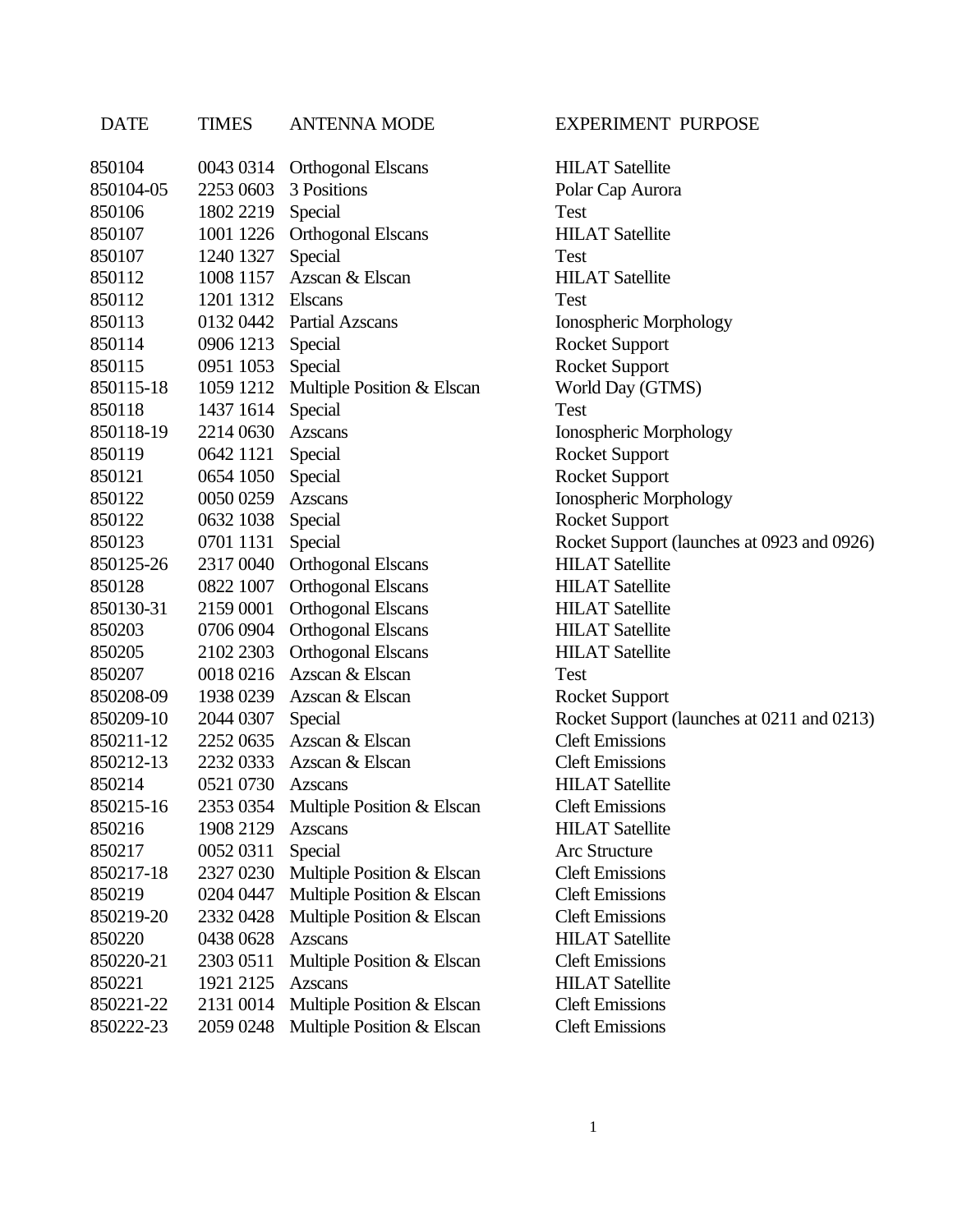| 850224    | 1717 2224 | Azscans                              | <b>Rocket Support</b>                            |
|-----------|-----------|--------------------------------------|--------------------------------------------------|
| 850225    | 1641 1843 | <b>Azscans</b>                       | <b>Rocket Support</b>                            |
| 850225    | 1843 2048 | Azscans                              | <b>Rocket Support</b>                            |
| 850225    | 2058 2137 | 1 Position                           | <b>Rocket Support</b>                            |
| 850226    | 1708 2201 | Special                              | <b>Rocket Support</b>                            |
| 850227    | 1652 2131 | Special                              | <b>Rocket Support</b>                            |
| 850228    | 1650 2143 | Azscans & Elscan                     | <b>Rocket Support</b>                            |
| 850301    | 1633 2029 | Special                              | <b>Rocket Support</b>                            |
| 850302    | 1645 2202 | Special                              | <b>Rocket Support</b>                            |
| 850302-03 | 2202 0300 | Azscans & Elscan                     | E-Region Irregularities                          |
| 850303    | 1633 2143 | Azscans & Elscan                     | <b>Rocket Support</b>                            |
| 850304    | 1655 2203 | Azscans & Elscan                     | <b>Rocket Support</b>                            |
| 850305    | 1618 2146 | Special                              | Rocket Support (launch at 2038)                  |
| 850305-06 | 2146 0217 | Special                              | E-Region Irregularities                          |
| 850307    | 1921 2121 | <b>Multiple Positions</b>            | <b>Test</b>                                      |
| 850309    | 0228 0430 | <b>Azscans</b>                       | <b>HILAT Satellite</b>                           |
| 850309-10 | 2200 0147 | <b>Partial Azscans</b>               | <b>Rocket Support</b>                            |
| 850310-11 | 2102 0237 | <b>Partial Azscans</b>               | <b>Rocket Support</b>                            |
| 850311-12 | 2107 0218 | <b>Partial Azscans</b>               | <b>Rocket Support</b>                            |
| 850313    | 1807 2106 | <b>Multiple Positions</b>            | <b>Rocket Support</b>                            |
| 850314-15 | 2129 0332 | <b>Partial Azscans</b>               | Rocket Support (launch at 0205)                  |
| 850315    | 1648 1818 | <b>Azscans</b>                       | <b>HILAT Satellite</b>                           |
| 850315    | 1829 2147 | <b>Multiple Positions</b>            | <b>Rocket Support</b>                            |
| 850316    | 0253 0416 | Elscans                              | Plasma Lines                                     |
| 850317    | 1815 2126 | <b>Multiple Positions</b>            | <b>Rocket Support</b>                            |
| 850317    | 2127 2310 | <b>Partial Azscans</b>               | <b>Rocket Support</b>                            |
| 850318    | 1935 1952 | <b>Multiple Positions</b>            | <b>Rocket Support</b>                            |
| 850319    | 1057 1531 | Multiple Position & Elscan           | World Day (GISMOS)                               |
| 850319    | 2058 2201 | <b>Multiple Positions</b>            | Rocket Support & World Day (GISMOS)              |
| 850320    | 1040 2300 | Multiple Position & Elscan           | World Day (GISMOS)                               |
| 850320    | 2300 2315 | <b>Azscans</b>                       | Rocket Support & World Day (GISMOS)              |
| 850320-21 |           | 2315 2250 Multiple Position & Elscan | World Day (GISMOS)                               |
| 850321    | 2250 2346 | Azscans                              | Rocket Support & World Day (GISMOS)              |
| 850321-22 | 2347 1207 | Multiple Position & Elscan           | World Day (GISMOS)                               |
| 850322    | 2221 2351 | Azscans                              | <b>Rocket Support</b>                            |
| 850323    | 1912 2252 | Multiple Position & Elscans          | <b>AMPTE Satellite Chemical Release Coverage</b> |
| 850323    | 2302 2353 | <b>Azscans</b>                       | <b>Rocket Support</b>                            |
| 850323-24 | 2352 0456 | Multiple Position & Elscans          | <b>AMPTE Satellite Chemical Release Coverage</b> |
| 850325-26 | 2250 0128 | Special                              | Plasma Lines                                     |
| 850326    | 1451 1702 | <b>Azscans</b>                       | <b>HILAT Satellite</b>                           |
| 850326    | 1704 2101 | Azscan & Elscan                      | <b>Ionization Structure</b>                      |
| 850328-29 | 1855 0853 | Multiple Position & Elscans          | <b>AMPTE Satellite Chemical Release Coverage</b> |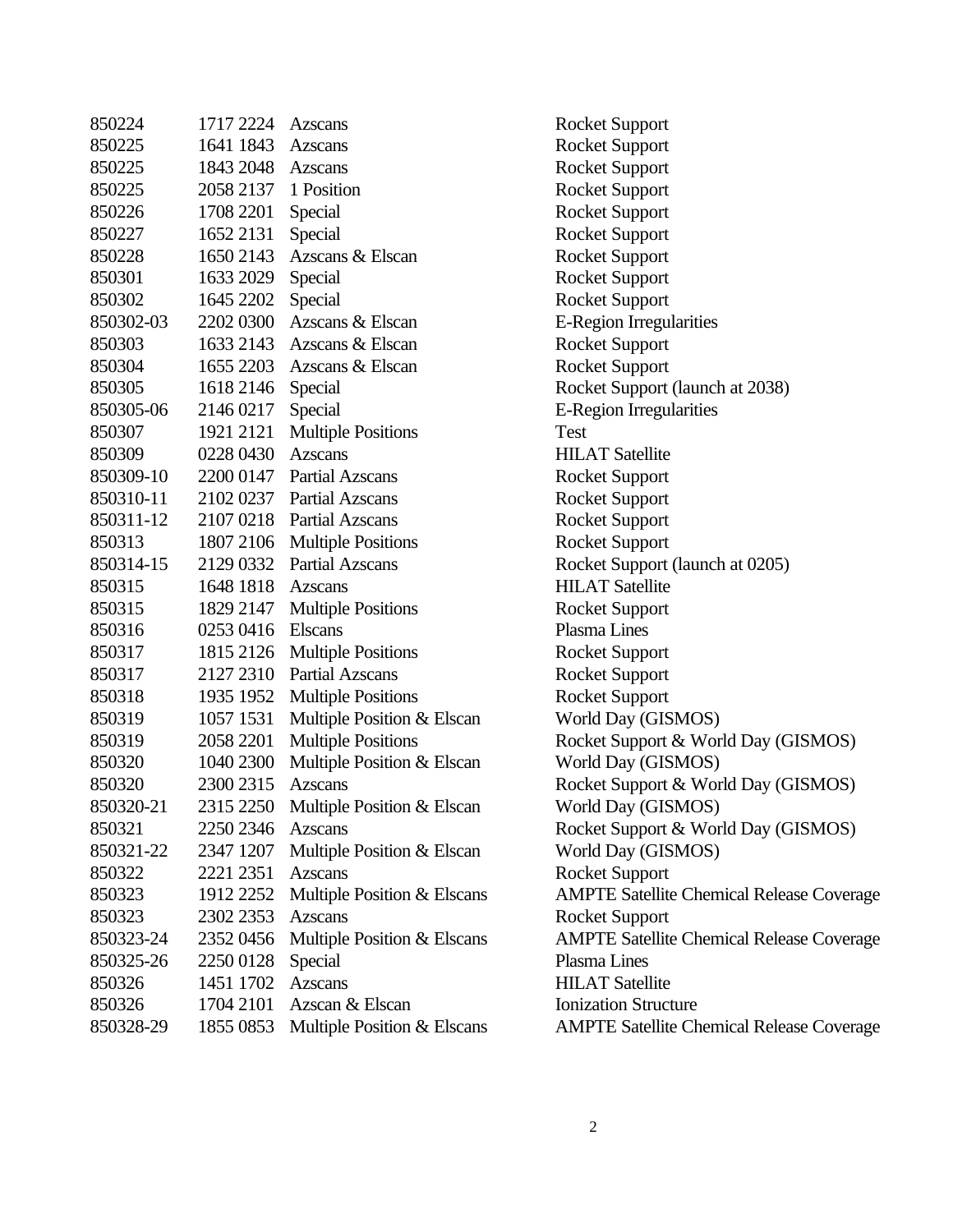| 850330      | 0043 0233 | Azscans                     |
|-------------|-----------|-----------------------------|
| 850330      | 0233 0306 | <b>Elscans</b>              |
| 850331-0401 | 2241 0216 | Special                     |
| 850401      | 1154 1905 | Multiple Position & Elscan  |
| 850411      | 1758 2206 | Special                     |
| 850412-13   | 1048 1209 | Multiple Position & Elscans |
| 850414-15   | 2200 0001 | <b>Azscans</b>              |
| 850417      | 1146 1406 | <b>Azscans</b>              |
| 850418-19   | 1901 0801 | Multiple Position & Elscans |
| 850420-21   | 1846 0708 | Multiple Position & Elscans |
| 850422      | 1148 1338 | <b>Azscans</b>              |
| 850422-23   | 2350 0437 | Multiple Position & Elscans |
| 850423-24   | 1042 1202 | Multiple Position & Elscans |
| 850425      | 2007 2257 | <b>Azscans</b>              |
| 850426-27   | 2350 0635 | Special                     |
| 850430      | 1958 2208 | <b>Azscans</b>              |
| 850509      | 0730 0952 | <b>Azscans</b>              |
| 850512      | 1640 1900 | Azscans                     |
| 850514      | 1748 2003 | Special                     |
| 850515      | 0831 1031 | <b>Azscans</b>              |
| 850516      | 1624 1910 | Special                     |
| 850517      | 0941 1801 | <b>Multiple Positions</b>   |
| 850518      | 0953 1740 | <b>Multiple Positions</b>   |
| 850519      | 0952 1758 | <b>Multiple Positions</b>   |
| 850521-22   | 1046 1200 | Multiple Position & Elscans |
| 850522      | 1202 1806 | Multiple Position & Elscan  |
| 850528      | 1633 1835 | <b>Azscans</b>              |
| 850529      | 1604 1814 | Azscans                     |
| 850530-31   | 0856 2006 | Azscan & Elscan             |
| 850603      | 0801 1606 | Up $B \&$ Elscans           |
| 850604      | 1153 1956 | Up B & Elscans              |
| 850605      | 1147 1523 | Special                     |
| 850607      | 1114 1925 | Up B                        |
| 850611      | 0501 0722 | <b>Azscans</b>              |
| 850613      | 1501 1701 | <b>Azscans</b>              |
| 850614      | 1353 1613 | <b>Azscans</b>              |
| 850619      | 1334 1544 | <b>Azscans</b>              |
| 850622      | 0352 0555 | <b>Azscans</b>              |
| 850623      | 1013 1805 | <b>Mostly Elscans</b>       |
| 850624      | 0951 1757 | <b>Mostly Elscans</b>       |
| 850625-26   | 1151 1259 | Multiple Position & Elscans |
| 850627      | 0326 0529 | <b>Azscans</b>              |

**HILAT Satellite** Plasma Lines Plasma Lines **Ionization Structure** Plasma Lines AMPTE Satellite Chemical Release Coverage HILAT Satellite **HILAT Satellite AMPTE Satellite Chemical Release Coverage** AMPTE Satellite Chemical Release Coverage **HILAT Satellite** AMPTE Satellite Chemical Release Coverage World Day **HILAT Satellite** Plasma Lines **HILAT Satellite HILAT Satellite HILAT Satellite** Plasma Lines **HILAT Satellite** Plasma Lines **Cleft Convection Pattern Cleft Convection Pattern Cleft Convection Pattern** World Day **Cleft Convection Pattern HILAT Satellite HILAT Satellite Convection Electric Fields** Acoustic Gravity Wave Detection Acoustic Gravity Wave Detection Flux Transfer Event Acoustic Gravity Wave Detection **HILAT Satellite HILAT Satellite HILAT Satellite HILAT Satellite HILAT Satellite** Magnetic Disturbance Propagation Magnetic Disturbance Propagation World Day **HILAT Satellite**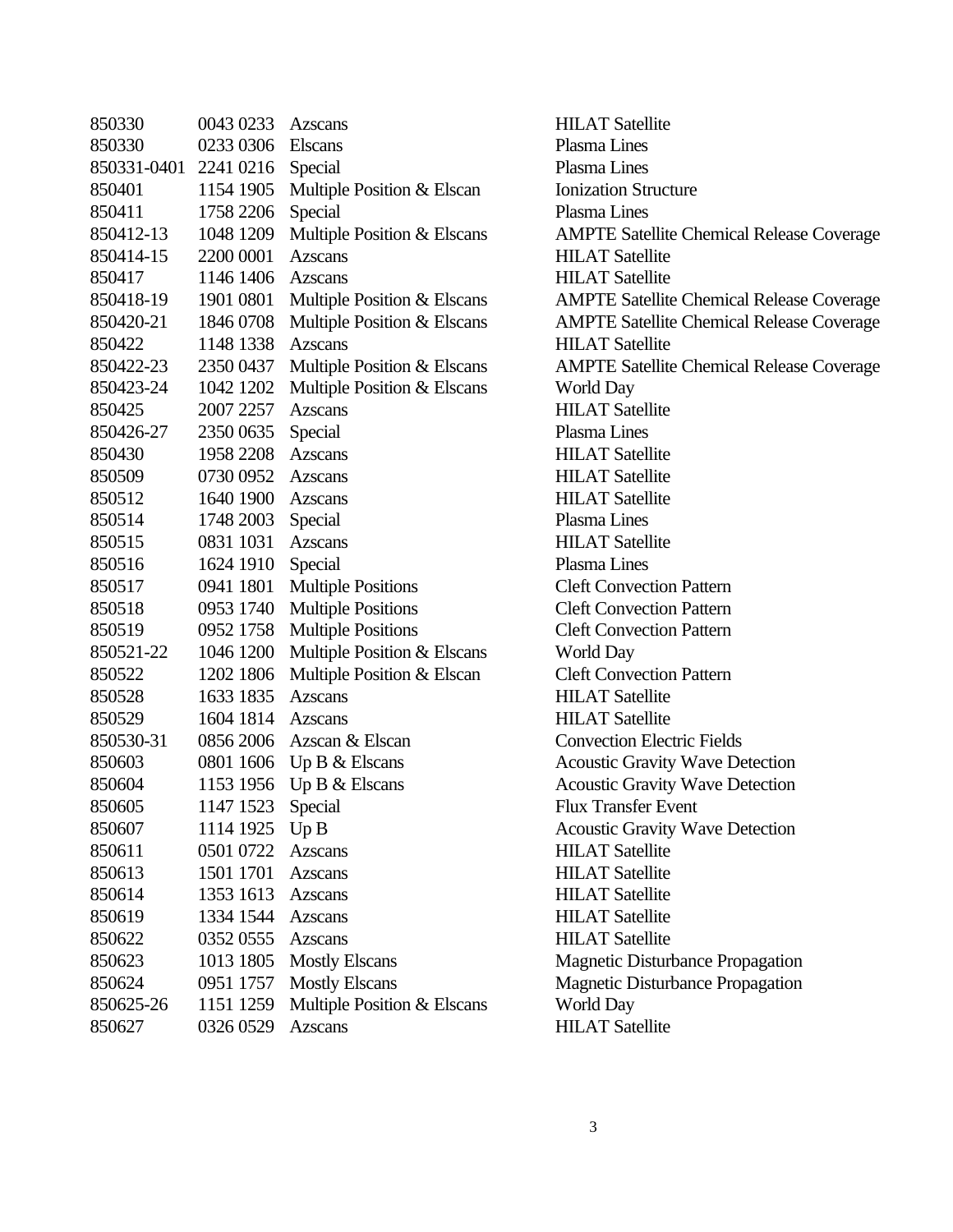| 850627    | 1002 1757 | <b>Mostly Elscans</b>      |
|-----------|-----------|----------------------------|
| 850628    | 0946 1759 | <b>Mostly Elscans</b>      |
| 850629    | 0946 1804 | <b>Orthogonal Elscans</b>  |
| 850705    | 1157 1406 | Azscans                    |
| 850708    | 0201 0401 | Azscans                    |
| 850711    | 1112 1309 | Azscans                    |
| 850712    | 1027 1238 | Azscans                    |
| 850715    | 1051 1701 | <b>Multiple Positions</b>  |
| 850716    | 1052 1636 | <b>Multiple Positions</b>  |
| 850717    | 1056 1705 | <b>Multiple Positions</b>  |
| 850718    | 0938 1807 | <b>Multiple Positions</b>  |
| 850719    | 0030 0240 | <b>Azscans</b>             |
| 850719    | 0948 1804 | <b>Multiple Positions</b>  |
| 850720    | 0950 1807 | <b>Multiple Positions</b>  |
| 850721    | 1011 1811 | <b>Multiple Positions</b>  |
| 850722    | 1002 1850 | <b>Multiple Positions</b>  |
| 850723    | 0956 2301 | Azscan & Elscan            |
| 850725-26 | 0945 0219 | Special                    |
| 850726    | 0954 1813 | Multiple Position & Elscan |
| 850730-31 | 2159 0607 | Special                    |
| 850801    | 1002 1807 | Special                    |
| 850806    | 1511 2304 | Special                    |
| 850807    | 0754 0945 | <b>Azscans</b>             |
| 850807    | 1500 1610 | Special                    |
| 850808    | 0949 2100 | <b>Multiple Positions</b>  |
| 850809    | 0817 2001 | Special                    |
| 850809    | 2116 2347 | Azscans                    |
| 850810    | 0839 2106 | <b>Multiple Positions</b>  |
| 850812    | 0846 1313 | <b>Multiple Positions</b>  |
| 850812    | 1649 1903 | Special                    |
| 850812    | 1913 2032 | <b>Multiple Positions</b>  |
| 850813-14 | 1044 1200 | Multiple Position & Elscan |
| 850814    | 1217 1946 | <b>Multiple Positions</b>  |
| 850815    | 1622 2009 | Special                    |
| 850818    | 0622 0822 | <b>Azscans</b>             |
| 850823-24 | 2301 0304 | Special                    |
| 850824    | 05170717  | <b>Azscans</b>             |
| 850825    | 2021 2201 | <b>Azscans</b>             |
| 850826    | 1928 2129 | <b>Azscans</b>             |
| 850910-11 | 1101 1206 | Multiple Position & Elscan |
| 850916    | 1701 1902 | <b>Azscans</b>             |
| 850920    | 01520410  | <b>Azscans</b>             |
|           |           |                            |

Magnetic Disturbance Propagation Magnetic Disturbance Propagation Magnetic Disturbance Propagation **HILAT Satellite HILAT Satellite HILAT Satellite HILAT Satellite** Hydromagnetic Wave Signatures Hydromagnetic Wave Signatures Hydromagnetic Wave Signatures **Cusp Convection Pattern HILAT Satellite Cleft Convection Pattern Cleft Convection Pattern Cleft Convection Pattern Cleft Convection Pattern** Cap/Oval Boundary Cap/Oval Boundary **Cleft Convection Pattern** Ionospheric Structure Ionospheric Structure Troposphere/Stratosphere Turbulence **HILAT Satellite** Plasma Lines **E-Region Instabilities Flux Transfer Events HILAT Satellite** E-Region Instabilities E-Region Instabilities Plasma Lines E-Region Instabilities World Day **E-Region Instabilities** Plasma Lines **HILAT Satellite** Plasma Lines **HILAT Satellite HILAT Satellite HILAT Satellite** World Day **HILAT Satellite HILAT Satellite**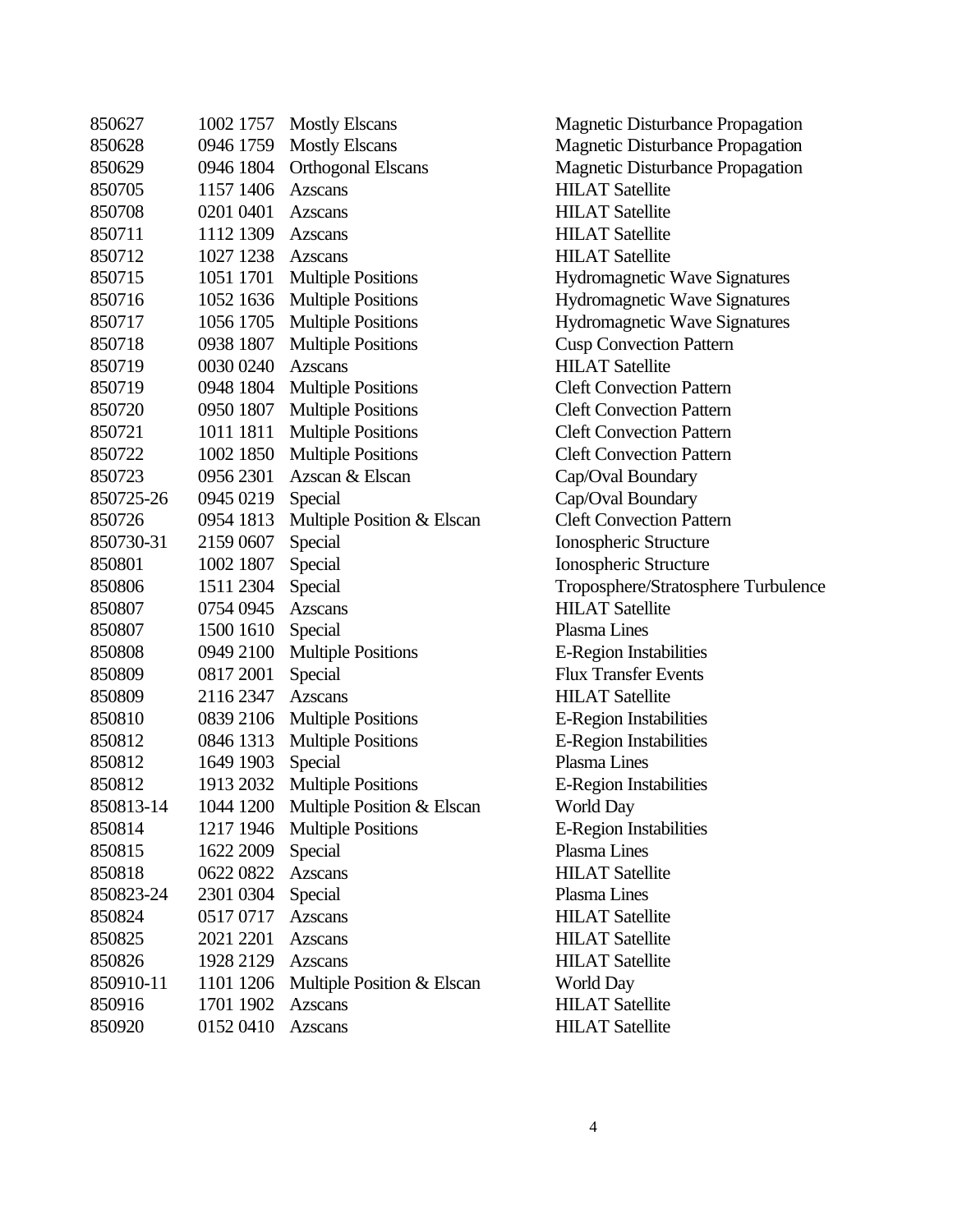| 850920      | 1159 1805 | <b>Elscans</b>             |
|-------------|-----------|----------------------------|
| 850922      | 1604 1812 | <b>Azscans</b>             |
| 850925      | 1149 1833 | <b>Elscans</b>             |
| 850925      | 1845 2100 | 1 Position                 |
| 850927      | 1157 1831 | <b>Elscans</b>             |
| 850927      | 1849 2106 | 1 Position                 |
| 850928      | 1759 2322 | Special                    |
| 851003      | 1222 1430 | <b>Orthogonal Elscans</b>  |
| 851004      | 1405 1613 | <b>Orthogonal Elscans</b>  |
| 851008      | 1440 1618 | <b>Orthogonal Elscans</b>  |
| 851012      | 1150 1559 | <b>Orthogonal Elscans</b>  |
| 851014      | 1149 1559 | <b>Orthogonal Elscans</b>  |
| 851014-19   | 1610 0001 | 3 Positions                |
| 851022-23   | 2201 0001 | <b>Orthogonal Elscans</b>  |
| 851028      | 1011 1739 | Special                    |
| 851028      | 2049 2306 | <b>Orthogonal Elscans</b>  |
| 851029      | 1011 1736 | Special                    |
| 851030      | 0949 1909 | Special                    |
| 851102      | 2014 2230 | <b>Orthogonal Elscans</b>  |
| 851105      | 1047 1233 | <b>Orthogonal Elscans</b>  |
| 851106      | 2041 2232 | Multiple Position & Elscan |
| 851111-12   | 2055 0907 | Multiple Position & Elscan |
| 851112-13   | 1200 1307 | Multiple Position & Elscan |
| 851114-15   | 1844 0806 | Multiple Position & Elscan |
| 851116      | 0502 1459 | Multiple Position & Elscan |
| 851117      | 0642 1505 | Multiple Position & Elscan |
| 851118-19   | 1859 0401 | Multiple Position & Elscan |
| 851121      | 0809 1041 | <b>Orthogonal Elscans</b>  |
| 851124-25   | 1720 0305 | Multiple Position & Elscan |
| 851126      | 0746 1019 | <b>Orthogonal Elscans</b>  |
| 851127      | 0810 0956 | <b>Orthogonal Elscans</b>  |
| 851129      | 0135 0400 | Special                    |
| 851130-1201 | 2348 0502 | Special                    |
| 851202-03   | 2149 0319 | Special                    |
| 851204      | 0017 0359 | Special                    |
| 851205      | 1358 1605 | 3 Positions & El & Azscan  |
| 851205      | 1611 1819 | <b>Orthogonal Elscans</b>  |
| 851207      | 0645 0853 | <b>Orthogonal Elscans</b>  |
| 851208-09   | 1848 1116 | Multiple Position & Elscan |
| 851209      | 1900 2103 | Multiple Position & Elscan |
| 851210      | 1529 1800 | <b>Orthogonal Elscans</b>  |
| 851210      | 1814 1959 | Multiple Position & Elscan |
|             |           |                            |

**Ionization Distribution HILAT Satellite Ionization Distribution** Convection with Goose Bay HF Radar **Ionization Distribution** Convection with Goose Bay HF Radar Plasma Lines **HILAT Satellite HILAT Satellite HILAT Satellite** DE-1 Satellite **DE-1 Satellite** World Day (WAGS) HILAT Satellite **Flux Transfer Event HILAT Satellite Flux Transfer Event Flux Transfer Event HILAT Satellite HILAT Satellite** 18 **1111** E-Region Meridional Neutral Winds 1 **1111-12 1111-12 2051 F-Region Meridional Neutral Winds** 1 1211 World Day 1 Polar Cap Arcs & Field-Aligned Currents 1 Polar Cap Arcs & Field-Aligned Currents 1 Polar Cap Arcs & Field-Aligned Currents 1 Polar Cap Arcs & Field-Aligned Currents **HILAT Satellite** 1 Polar Cap Arcs & Field-Aligned Currents **HILAT Satellite HILAT Satellite** Plasma Lines Plasma Lines Plasma Lines Plasma Lines Large-Scale Convection Dynamics **HILAT Satellite HILAT Satellite** 851208-09 1848 1116 Multiple Position & Elscan F-Region Meridional Neutral Winds 851209 1900 2103 Multiple Position & Elscan F-Region Meridional Neutral Winds **HILAT Satellite** 851210 1814 1959 Multiple Position & Elscan F-Region Meridional Neutral Winds